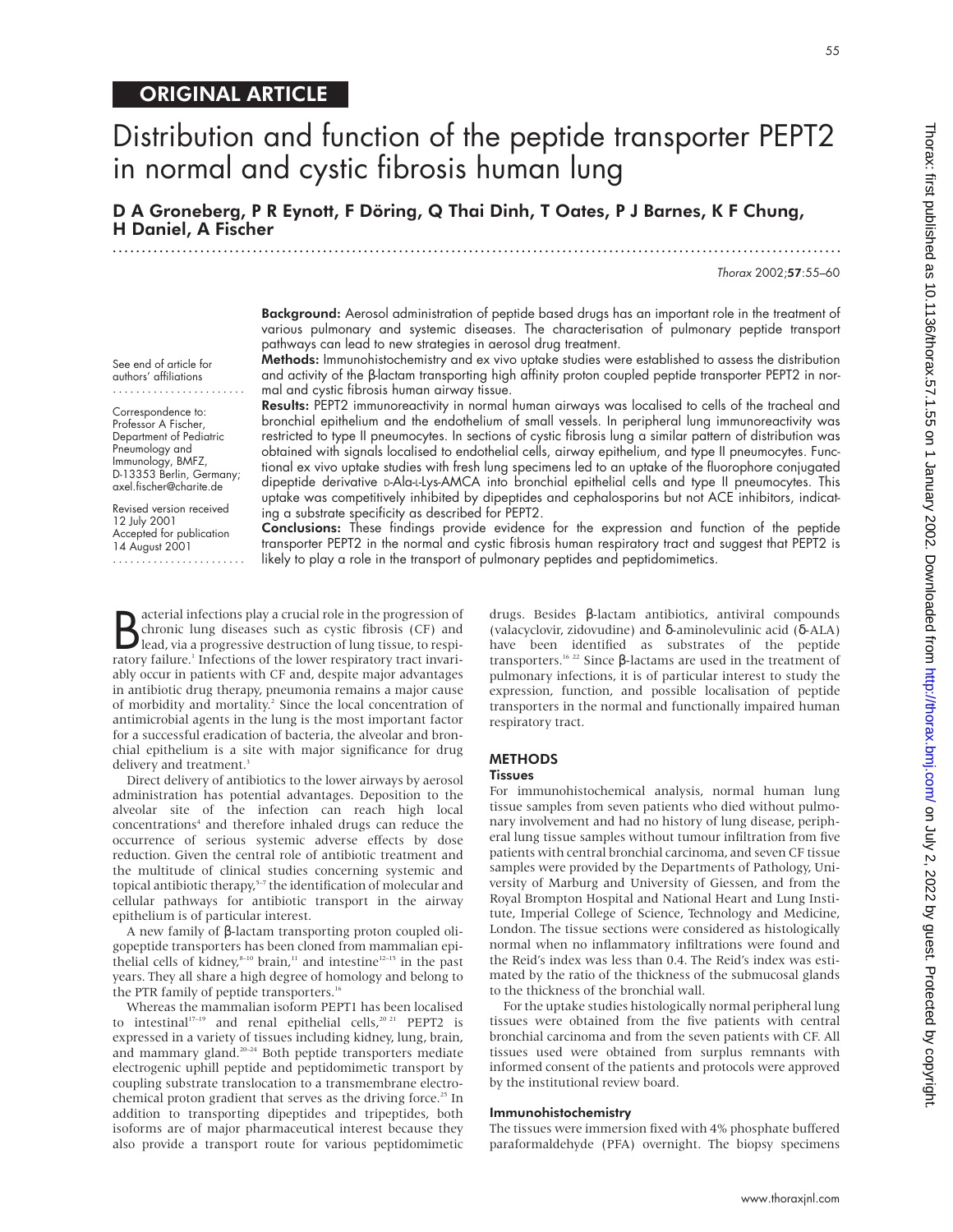were then washed repeatedly with 0.1 M phosphate buffer and stored overnight in cold (4°C) 18% sucrose containing 0.1 M phosphate buffer. Tissues were mounted on filter paper in optimum cutting temperature compound (OCT) and frozen in liquid nitrogen. For immunohistochemical analysis the fixed biopsy specimens were cut in a cryostat into  $6-8 \mu m$  sections, mounted on gelatin coated glass slides, and air dried for 2 hours. After rinsing in phosphate buffered saline (PBS), non-specific labelling was blocked by coating with preincubation serum (0.1 M phosphate buffer containing 1% bovine serum albumin and 10% normal swine serum) for 1 hour at room temperature. After washing in PBS the tissues were incubated with a rabbit polyclonal anti-human-PEPT2 serum<sup>26</sup> diluted 1:1000 in the preincubation solution at  $4^{\circ}$ C overnight. After overnight incubation and repeated washing steps with PBS, the sections were subsequently incubated with biotinylated goat anti-rabbit IgG (Amersham, Braunschweig, Germany; 1:200) for 1 hour at room temperature. Secondary antiserum was detected with a Streptavidin-Texas Red conjugate (Amersham; 1:50). Specificity of the antibody reaction was verified in parallel sections which were incubated either with the primary antiserum that had been preabsorbed with the corresponding antigenic peptide (concentration  $20 \mu$ g protein/ml diluted antiserum) or only the secondary antibodies. Slides were mounted in carbonate buffered glycerol (pH 8.6) and viewed using an Olympus BX 60 microscope with epifluorescence detection. The immunoreactivity within the different cells was scored independently by two blinded observers as strongly positive  $(++)$ , moderately positive  $(++)$ , weakly positive  $(+)$ , or negative  $(0)$ . The immunointensities within the different areas were also compared (10 sections per tissue).

# Ex vivo uptake studies

Directly after surgical resection for lung tumours or cystic fibrosis the specimens were stored in cold Ringer's solution and reviewed for pathological examination. The tissues were transferred to Eagle's minimum essential medium (MEM-21011, Gibco, 37°C, gased with 95% O,/5% CO,) and standardised uptake experiments were performed. The tissues were incubated with MEM-21011 containing  $25 \mu$ M D-Ala-L-Lys-N-

epsilon-7-amino-4-methylcoumarin-3-acetic acid (D-Ala-L-Lys-AMCA) which has previously been shown to be a specific substrate.<sup>27-30</sup> For competitive inhibition studies 25  $\mu$ M D-Ala-L-Lys-AMCA plus 1 mM of the unlabelled competitive dipeptide glycyl-L-glutamine, 1 mM unlabelled cefadroxil or 1 mM unlabelled captopril was used. Controls included the omission of the different labelled or unlabelled substrates, incubations performed at 4°C, or by adding the transport inhibitor diethylpyrocarbonate.<sup>31 32</sup> The incubations were stopped after 20 minutes by repeated washing steps with ice cold unlabelled MEM. Immersion fixation was then performed using freshly prepared 4% PFA in PBS at pH 7.4 for 2 hours. The tissues were subsequently immersed in a sucrose-PBS solution adjusted to 800 mosmol/kg for cryoprotection and shock frozen in liquid nitrogen cooled isopentane. After processing to  $6-8 \mu m$  cryostat sections the slides were examined with epifluorescence microscopy. The cellular uptake activity was measured as positive intracellular AMCA fluorescence compared with the immunoreactivity for PEPT2 and scored independently by two blinded observers as strongly positive  $(++)$ , moderately positive  $(++)$ , weakly positive  $(+)$  or negative  $(0)$  immunoreactivity for each cell type. Reporter molecule uptake into different areas were also compared (10 sections per tissue).

# RESULTS

# Localisation of PEPT2 immunoreactivity

In sections of histologically normal human lung immunohistochemical analysis for PEPT2 protein revealed staining of tracheal, bronchial, and smaller airway epithelial cells (fig 1). The endothelium of small vessels was also positive (fig 1). The immunoreactivity was of a non-granular type and was especially strong at the apical cellular membrane. There was no staining of bronchial glands. In the alveolar spaces type II pneumocytes were stained cytoplasmatically (fig 1C). The immunofluorescence signal of the different positive cell types was the same in all the sections examined. To determine possible impairment of the transporter in chronic airway diseases, CF lung tissues obtained after lung transplantation were studied. The pattern of distribution showed a similar quality



Figure 1 PEPT2 immunoreactivity in normal human lung; 8 µm cryostat sections of human airways were subjected to immunohistochemical analysis. In the airways PEPT2 immunoreactivity was localised to (A) the tracheal epithelium (arrows) and (B) the endothelial cells of the submucosal venules (arrows). Goblet cells did not stain (arrowhead in A). (C) In the alveolar spaces type II pneumocytes (arrows) displayed immunoreactivity. (D) Preabsorption. Bar =  $30 \mu m$ .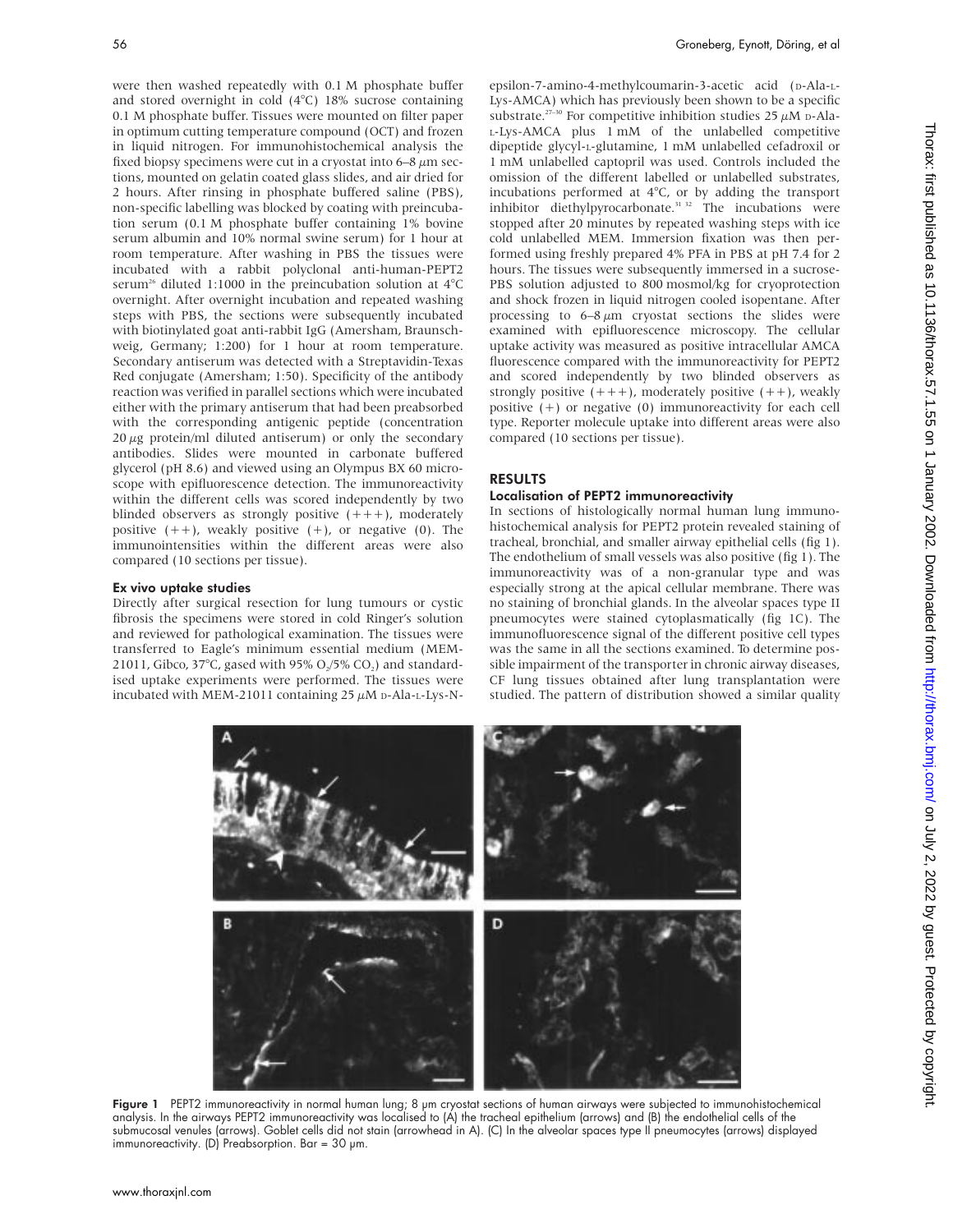

Figure 2 Cellular localisation of PEPT2 immunoreactivity in CF lungs. Immunohistochemical analysis was carried out on 8 µm cryostat sections of a CF lung specimen. PEPT2 immunoreactivity was located in (A) epithelial cells of the bronchi, (B) endothelial cells of the submucosal venules, and  $\overline{C}$  type II pneumocytes. (D) Preabsorption. Bar =  $30 \mu m$  (A, C, D), 15  $\mu m$  (B).

with signals in the respiratory epithelium, endothelial cells of subepithelial veins in larger airways, and type II pneumocytes (fig 2).

Comparison between the two groups revealed that the intensity of staining within the different cell types was the same (table 1) and that there was no difference between the various areas or sections.

Immunofluorescence of the described structures was completely abolished after incubation with control serum, anti-PEPT2 serum preabsorbed with the coupled antigenic peptide (figs 1D, 2D), or when primary or secondary antibodies were omitted (data not shown).

#### Ex vivo uptake studies

For functional analysis of peptide transport in the peripheral lung, ex vivo uptake studies employing a fluorophore conjugated dipeptide were performed on normal (fig 3) and CF (fig 4) lung specimens. Incubation of peripheral lung sec-

| Tissue structure       | Normal   | Cystic fibrosis |
|------------------------|----------|-----------------|
| Epithelial cells       |          |                 |
| <b>Bronchiol</b>       | $^{+++}$ | $^{+++}$        |
| <b>Bronchiolar</b>     | $^{+++}$ | $+++$           |
| Alveolar type I        | 0        |                 |
| Alveolar type II       | $^{+++}$ | $+++$           |
| Macrophages            | 0        | 0               |
| Nerve fibres           | ∩        | ∩               |
| Submucosal endothelium |          |                 |
| Arteries               | $^{++}$  | $++$            |
| Veins                  | $^{++}$  | $++$            |
| Capillaries            | ∩        | ∩               |
| Smooth muscle          |          |                 |
| Airway                 | Ω        | ი               |
| Vascular               | 0        | 0               |
| Chondrocytes           | 0        | 0               |

tions from patients who had undergone surgery for central bronchial carcinoma with  $25 \mu M$  D-Ala-L-Lys-AMCA in Eagle's MEM solution led to an uptake of the reporter molecule followed by intracellular accumulation of AMCA fluorescence in type II pneumocytes (fig 3B) and epithelial cells of the small bronchi and bronchioles (fig 3A). The signal was localised to the cytoplasm without any specific subcellular pattern and was equally strong within the different cell types (table 2). No difference in fluorescence intensity was seen within the different areas.

In tissues of CF lungs there was a similar uptake pattern into epithelial cells of small airways (fig 4A) and type II pneumocytes (figs 4B, C). Although the cellular distribution pattern was identical to that in specimens of normal lung (table 2), large areas of the CF tissues were obstructed by mucus and the reporter molecule did not penetrate well into these areas, resulting in weak staining. While 100% of the examined section areas revealed uptake into all PEPT2 expressing cells, only 77% of the CF areas were penetrated and revealed full uptake of the reporter molecule.

For inhibition studies incubation with solutions containing D-Ala-L-Lys-AMCA and higher concentrations (1 mM) of unlabelled glycyl-L-glutamine, cefadroxil, or captopril were performed. The presence of either glycyl-L-glutamine in normal (fig 3C) and CF tissues (fig 4D) and cefadroxil in normal (fig 3E) and CF lungs (fig 4F) resulted in a complete reduction in the accumulation of fluorescence in normal tissues. However, the accumulation of p-Ala-L-Lys-AMCA by bronchial epithelium and type II cells was not reduced by captopril—that is, it was transported by PEPT1 but not by PEPT2 (data not shown). Control experiments using the addition of the His residue specific inhibitor diethylpyrocarbonate or omission of the labelled dipeptide did not show any accumulation of the labelled dipeptide (figs 3D and 4E). Incubations performed at 4°C also did not result in accumulation of fluorescence (figs 3F and 4G), indicating that passive processes are not involved in the uptake of the reporter molecule.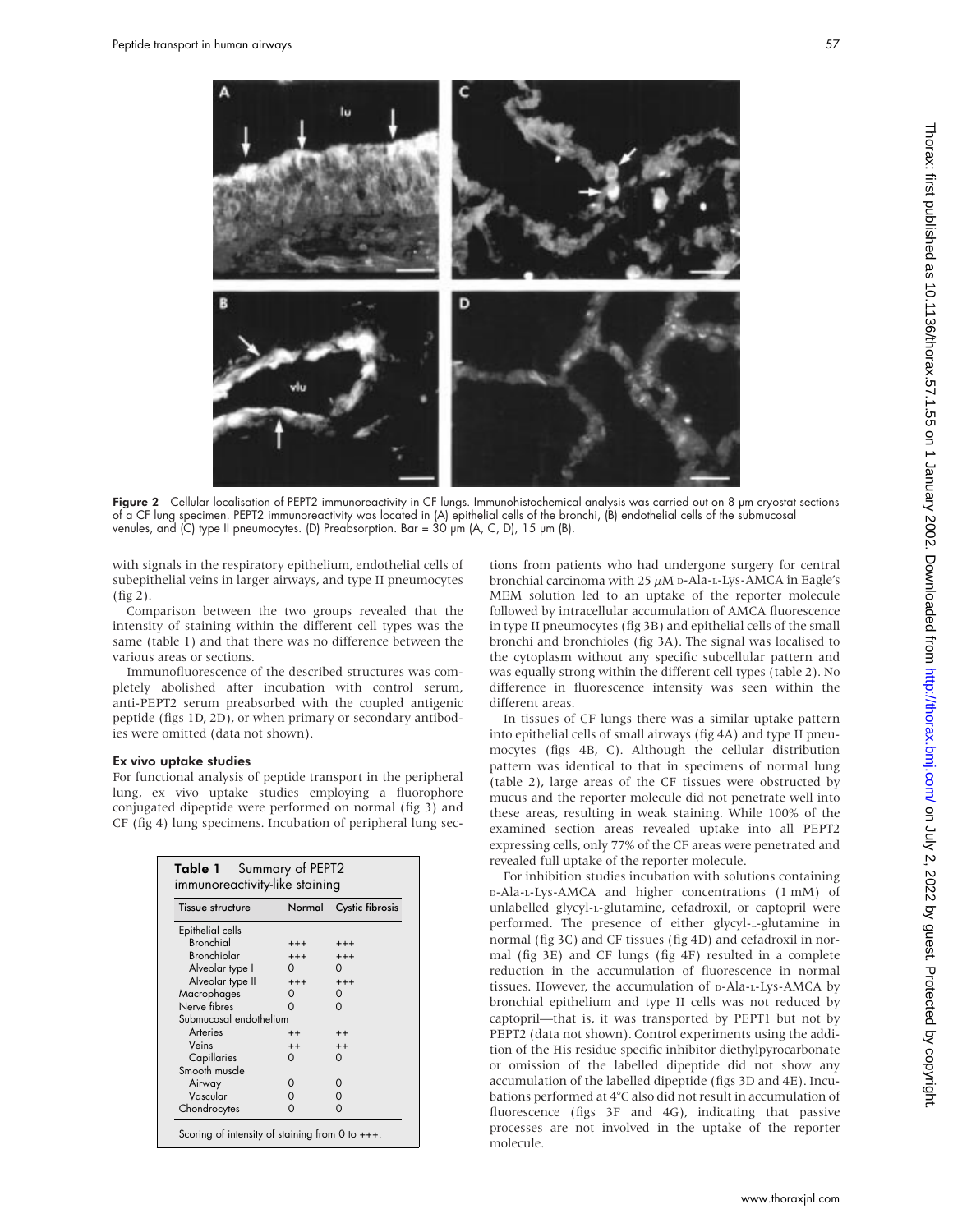

Figure  $3$  Ex vivo uptake studies in a normal lung specimen. Incubation of normal peripheral lung tissues with  $25 \mu M$  D-Ala-Llys-AMCA resulted in dipeptide uptake and intracellular fluorescence that was restricted to (A) bronchial cells and (B) type II pneumocytes. No signal in type II cells was seen as a result of adding 1 mM of (C) competitive glycyl-L-glutamine or (E) cefadroxil to the same concentration of D-Ala-L-Lys-AMCA. Incubations at 4°C (F) and in the presence of DEPC (D) also did not exhibit transport activity and fluorescence accumulation.  $Bar = 22 \, \mu m$  (A), 42  $\mu m$  (B–F).



**Figure 4** Ex vivo uptake studies in cystic fibrosis lungs. Uptake studies with peripheral cystic fibrosis lung tissues with the reporter molecule D-Ala-L-Lys-AMCA led to uptake and intracellular fluorescence in (A) bronchial cells and (B, C) type II pneumocytes. Inhibition studies with 1 mM of the competitive glycyl-L-glutamine (D) or cefadroxil (F) to the same concentration of D-Ala-L-Lys-AMCA did not result in accumulation of fluorescence. Incubations in the presence of the inhibitor DEPC (E) and at 4°C to exclude non-specific uptake (G) also did not lead to fluorescence signalling. Bar = 42 µm (A, C–G), 300 µm (B).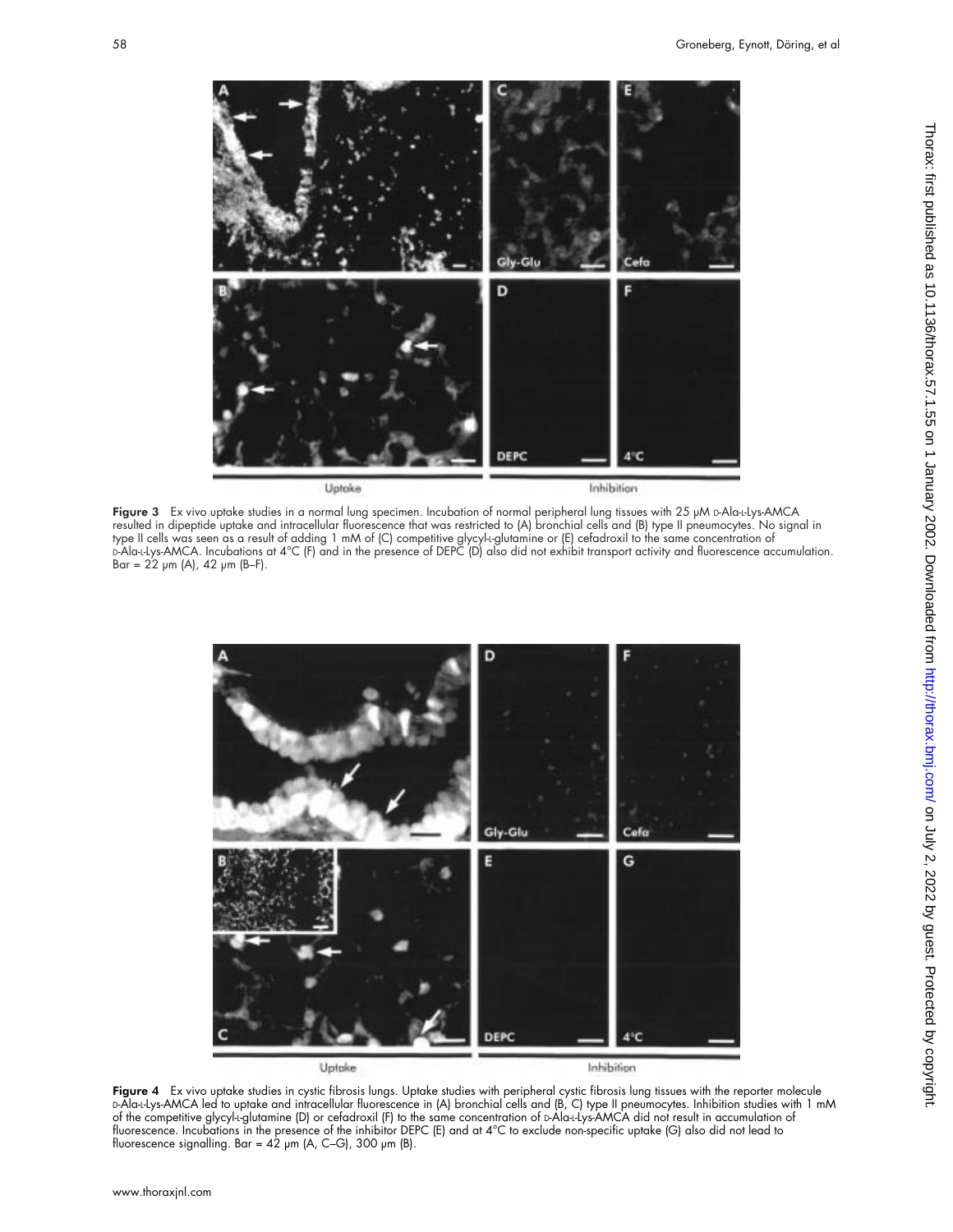| <b>Table 2</b> Summary of cellular uptake<br>activity in peripheral lung |        |                 |  |
|--------------------------------------------------------------------------|--------|-----------------|--|
| Tissue structure                                                         | Normal | Cystic fibrosis |  |
| Epithelial cells                                                         |        |                 |  |
| <b>Bronchiolar</b>                                                       | $+++$  | $^{+++}$        |  |
| Alveolar type I                                                          |        |                 |  |
| Alveolar type II                                                         | $+++$  | $^{+++}$        |  |
| Macrophages                                                              |        |                 |  |
| Capillaries                                                              |        |                 |  |

#### **DISCUSSION**

In chronic and acute lung infections the alveolar and bronchial epithelium is a site with major significance for drug delivery and treatment. The surface area of the human lung (approximately  $140 \text{ m}^2$ ) provides a unique site for drug absorption. In developing new strategies for aerosol delivery of drug treatment with peptidomimetics it is necessary to identify the cellular sites and functional properties of drug transporters that can be targeted. The present study demonstrates the presence, localisation, and functionality of the high affinity type peptide transporter PEPT2 in bronchial epithelium and type II pneumocytes of normal and CF human airways.

Earlier studies using RT-PCR and northern blotting have reported the expression of PEPT2 but not PEPT1 mRNA in lung tissues.8 15 33 Immunohistochemical studies were carried out to determine the exact cellular site of the transporter. Our results show the expression of PEPT2 immunoreactivity in type II pneumocytes, which confirms the findings of recent uptake experiments that reported dipeptide<sup>34</sup> and tripeptide<sup>35</sup> transport in rat type II cells. Furthermore, by localising PEPT2 to the bronchial epithelium we have identified a new route of transport for peptidomimetics in larger airways that has been previously predicted.<sup>36</sup>

Since all previous functional studies on the transport of oligopeptides have only been carried out on cell cultures or animal preparations which do not necessarily reflect the human conditions in vivo, we designed ex vivo uptake experiments on human peripheral lung tissues to study functional peptide transport in human cells located in a complex tissue. The dipeptide derivative D-Ala-L-Lys-AMCA was chosen as reporter molecule because of its capability for specific transport via PEPT2 and PEPT1.29 30 33 Uptake of D-Ala-L-Lys-AMCA into type II cells and bronchial epithelium confirmed the morphological data obtained by immunohistochemical analysis.

Two strategies were employed to exclude non-specific fragmental uptake of D-Ala-L-Lys-AMCA fragments: (1) incorporation of the NH<sub>2</sub> terminal D-Ala residue was chosen to render the compound resistant to peptidases, and (2) the medium MEM-21011 containing high concentrations of free amino acids which would act as competitive inhibitors for fragments of D-Ala-L-Lys-AMCA was used to exclude uptake via amino acid transporters.

As shown by fluorescence accumulation studies, uptake was competitively inhibited by cefadroxil and glycyl-L-glutamine which are both PEPT2 substrates. Since captopril, which is only transported by PEPT1 and not by PEPT2, did not compete with the reporter molecule, it was concluded that the transport of D-Ala-L-Lys-AMCA was specific for PEPT2. This was validated by the immunohistochemical results. Besides the competitive inhibition of D-Ala-L-Lys-AMCA uptake by oligopeptide transporter substrates, blocking peptide transport with diethylpyrocarbonate, which has previously been shown to act as an inhibitor $31$  32 by modification of important His residues, provides further evidence for the specificity of the transport process. Any non-carrier mediated passive diffusion was excluded by the lack of transport into cellular structures other than those that also show immunoreactivity

for PEPT2, and by incubation at 4°C when no fluorescence accumulation was observed.

In patients suffering from CF recurrent bacterial infections play a critical part in progression of the disease. There have been numerous studies of ways to optimise administration of antibiotics and aerosol delivery is thought to be an attractive approach for the treatment of many respiratory infections,<sup>5 6 37</sup> although the efficacy of aerosol therapy is affected by a number of variables and is still controversial. However, clinical trials have shown certain benefits when antibiotics are administered by inhalation.<sup>7</sup> The inhibition of D-Ala-L-Lys-AMCA by cefadroxil in normal and CF human lung tissue reported in this study provides the first data on the cellular transport pathways of distinct antibiotics.

However, expression of the transporter PEPT2 may not enhance the activity of topical antibiotics as it may take them away from the site of infection. In this respect, the epithelial lining fluid and macrophages have been regarded as the preferred site for antibiotic deposition.<sup>38</sup> By intracellular uptake into epithelial cells, PEPT2 may reduce the concentration of antibiotic in the lining fluid.

Cefadroxil is a semi-synthetic cephalosporin which has been proved to be effective in pulmonary infections caused by Gram negative and Gram positive pathogens.<sup>39</sup> As has been shown previously, it is a very effective substrate for transport by PEPT2 in renal brush border membrane vesicles.<sup>40</sup> In addition to its use as an antibiotic, it is also effective in reducing antigen induced bronchial hyperresponsiveness.<sup>41</sup> This effect is not linked to the reduction in accumulation of eosinophils.

Immunohistochemical studies and ex vivo uptake experiments were performed in patients with CF to determine whether transporter expression and functionality is impaired in the lungs of these patients. No significant alteration in the distribution pattern of PEPT2 immunoreactivity was seen. Although a similar cellular distribution of the transporter protein expression was seen, the higher amount of mucus retention in the CF specimens markedly reduced the tissue penetration of the reporter molecule during the uptake studies and therefore decreased its tissue accumulation quantitatively. However, because of the small number of CF tissues studied and limited sensitivity, the results should not be extrapolated to all stages of CF lung disease. In this respect, the present study was primarily designed to establish a preliminary visualising uptake assay with human tissues. This assay, which can also be used with other organs, could be used to identify new peptidomimetic substrates of the transporters PEPT2 and PEPT1.

These data reflect an interesting finding that relates lung peptide transport to photodynamic therapy (PDT).<sup>42</sup> There are only a few reports on the uptake mechanisms of photosensitisers in mammalian tissues.<sup>43</sup> We have previously reported the carrier mediated transport of δ-ALA by both mammalian peptide transport systems.<sup>22</sup> Together with this report, the expression profile of PEPT2 shown in this study provides a basis for a clearer understanding of the mechanisms of pulmonary uptake of δ-ALA in human airway tissue.

In conclusion, we have examined the expression of the peptide transporter PEPT2 in normal and CF human lungs and found PEPT2 immunoreactivity in different areas of the respiratory tract. Moreover, ex vivo uptake experiments demonstrated a pattern of transport activity that was structurally identical in CF and normal tissues. Mucus retention in the CF specimens, however, reduced the uptake of the reporter molecule quantitatively. Together with recent information on the minimal molecular requirements of substrates for recognition by peptide transporters,<sup>44</sup> our findings provide new insights into pulmonary transport pathways and peptide metabolism and the perspectives of optimising drug treatment by targeting a potent membrane transport protein.